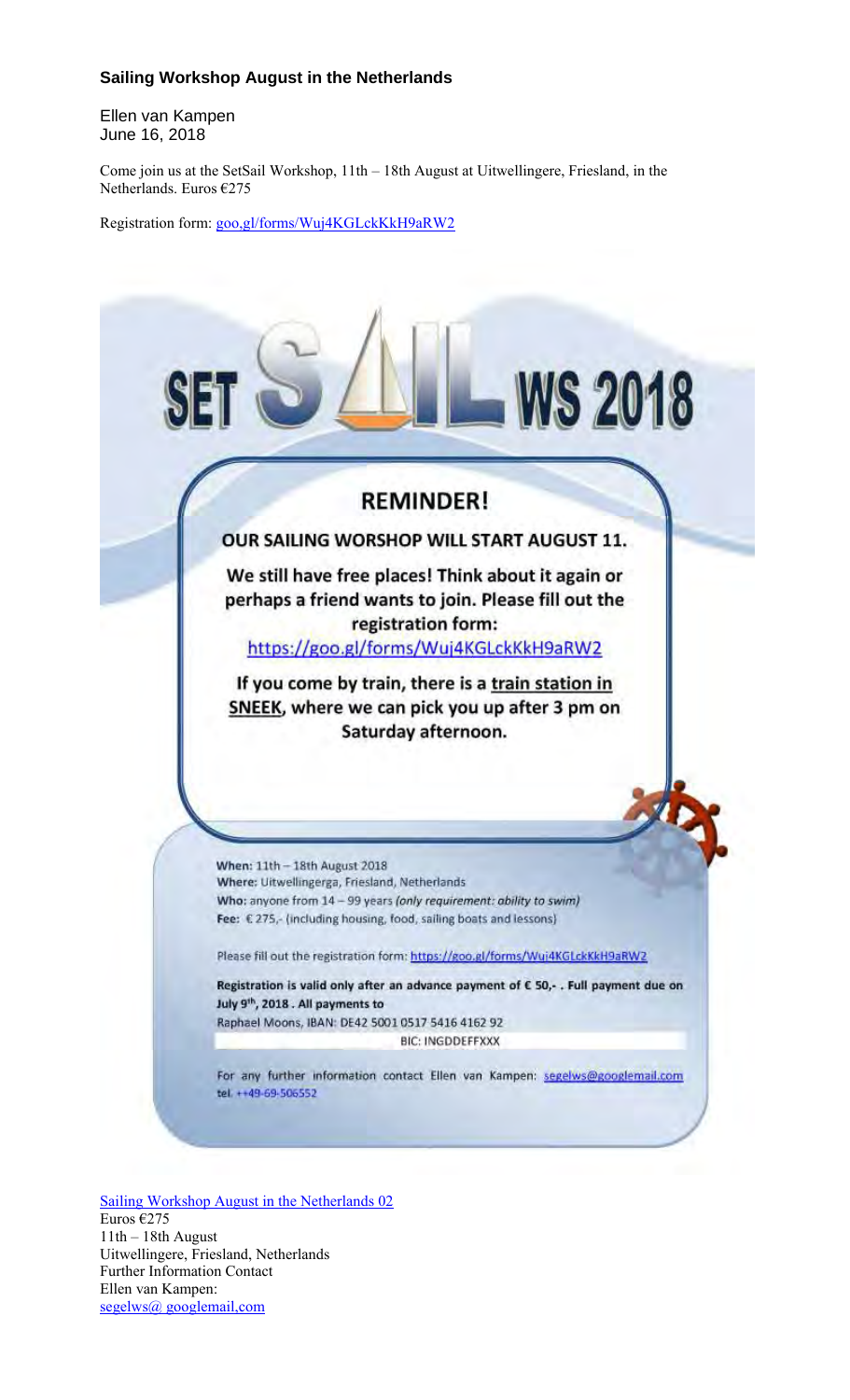## Set SAIL WS 2018 - Registration Form

Carefully read and answer all questions of this form to register for the Set SAIL WS 2018. Please note that your registration is only completed with the partial WS fee payment of EUR 50 in advance. For more details see the invitation pdf!

\* Required

Ship ahoy!



Family name: \*

First name: \*

Your answer

Your answer

Date of birth \*

MM **/** DD **/** YYYY 2018

Gender \*

 $\boxtimes$  Male